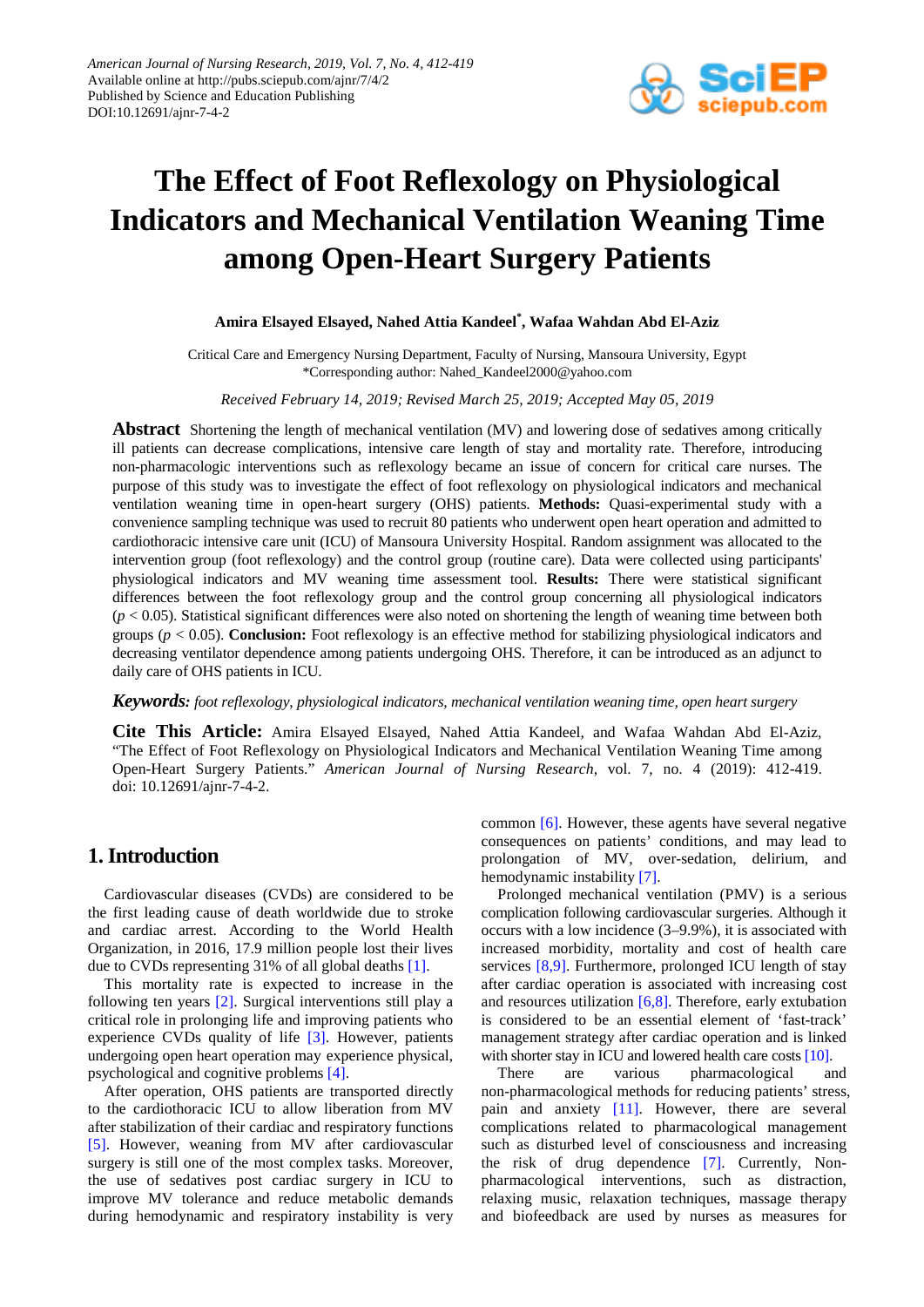reducing patients' anxiety, and enhancing their healing and general health [\[11,12\].](#page-6-9)

Complementary therapies and non-pharmacological interventions are noninvasive, simple and less expensive, and have less or no adverse effects compared with pharmacological remedies [\[13\].](#page-6-10) Foot reflexology massage is one of the non-pharmacological techniques used in ICU. Reflexology is defines as a systematic practice that focuses upon stimulating feet's reflex points that correspond to a specific body part [\[14\].](#page-6-11) There are reflex points or zones in the feet correlated with all body parts. These zones form a chart of the body in the feet with the right foot corresponding to the right side of the body and the left foot corresponding to the left side of the body. In other words, the whole body represented in the feet. Hence, when a specific reflex area is excited, the cells of the body comply by creating a reflex effect on the corresponding organs, nerves, tissues, and muscles [\[15\].](#page-6-12)

Some studies revealed that foot reflexology has immediate effects on reducing heart rate (HR), systolic and diastolic blood pressure (SBP & DBP), and increasing arterial oxygen saturation (SaO2)  $[16,17,18]$ . These findings are worthy of getting the attention of critical care nurses as the improvement of vital signs without medications is a significant goal of care. Additionally, foot reflexology can be used to improve physiological indicators in unconscious patients in ICUs.

It had been proven that foot reflexology massage is an efficient technique in decreasing postoperative pain and the use of analgesics, as well as lowering anxiety levels [\[19\].](#page-6-14) Additionally, it has been reported that foot reflexology is a useful method for managing incision pain after coronary artery bypass graft surgery [\[20\].](#page-6-15) Reflexology is an effective method for improving muscle comfort by enhancing blood flow which stimulates the parasympathetic nervous system [\[21\].](#page-6-16)

Reflexology was first discovered in Egypt as it was adopted by Egyptians in their daily lives including medical practices. The details of using this technique were detected in the finding of hieroglyphic mural in the pyramid of Saggara [\[22\].](#page-6-17) However, currently, the use of reflexology treatment in the Egyptian culture is very limited and unpopular in medical or nursing fields in spite of the proved benefits of this technique.

The effectiveness of foot reflexology on anxiety, pain, stress, fatigue, physiological indices, and sleep quality has been extensively investigated by previous studies in different countries [\[14,19,23,24,25\].](#page-6-11) However, research which investigated the effect of this intervention on shortening the length of MV weaning time in patients undergone OHS are scare. Therefore, this study was carried out to address this issue.

## **1.1. Purpose**

The purpose of this study was to investigate the effect of foot reflexology on physiological indicators and the length of mechanical ventilation weaning time in patients undergone open-heart surgery.

### **1.2. Research Hypotheses**

There were two research hypotheses for this study including:

- 1) Open-heart surgery patients who receive foot reflexology intervention will have better physiological indicators than those who do not receive this intervention.
- 2) Open-heart surgery patients who receive foot reflexology intervention will have shorter mechanical ventilation weaning time than those who do not receive this intervention.

# **2. Method**

# **2.1. Study Design and Setting**

This study has a quasi-experimental design. Participants' recruitment and data collection occurred at the cardio-thoracic ICU of Mansoura University Hospital, Egypt. This ICU includes 5 beds and it is well equipped with advanced technology and manpower needed for patient care. The nurse-patient ratio in this unit is nearly 1:1.

# **2.2. Subjects**

The study involved a convenience sample of OHS patients who were admitted to the cardiothoracic surgery department and were subjected to OHS during the study period.

#### **2.2.1. Inclusion Criteria**

The inclusion criteria for eligible participants were patients in the age group ranged from 18 to 75 years old, HR of more than 60 b/m, a SBP of greater than 90 mmHg and partial thromboplastin time of  $> 60$  seconds.

#### **2.2.2. Exclusion Criteria**

The exclusion criteria were patients who were subjected to emergency OHS, patients with foot related medical issue (like corn, callus, neuropathy, fungal skin infection or past scars) and those who received more than one inotropic drugs after operation. Patients who had pace-maker or intra-aortic balloon pump, patients who needed prolonged MV more than 24 hours, patients with disturbed conscious level and those who received sedatives before intervention were also excluded from the study.

#### **2.2.3. Sample Size**

Based on year 2016 census report of patients' admission to the cardio-thoracic surgery department (Mansoura University Hospital Census, 2017), the total number of subjects assigned to perform OHS was 400. Steve thompon equation was used to calculate the sample size, at 5%  $\infty$  error (95.0% significance) and 20.0 β error (80.0%) power of the study[\) \[26\].](#page-6-18)

$$
n = \frac{N \times p(1-p)}{\left[\left[N-1 \times \left(d^2 \div z^2\right)\right] + p(1-p)\right]}
$$

Where:  $N =$  Population size (400),  $Z =$  degree of standardization for 95.0% significance, it is equal to 1.96,  $d=$  Error percentage (0.05), P= Percentage of occurrence of event or not, it is 0.5.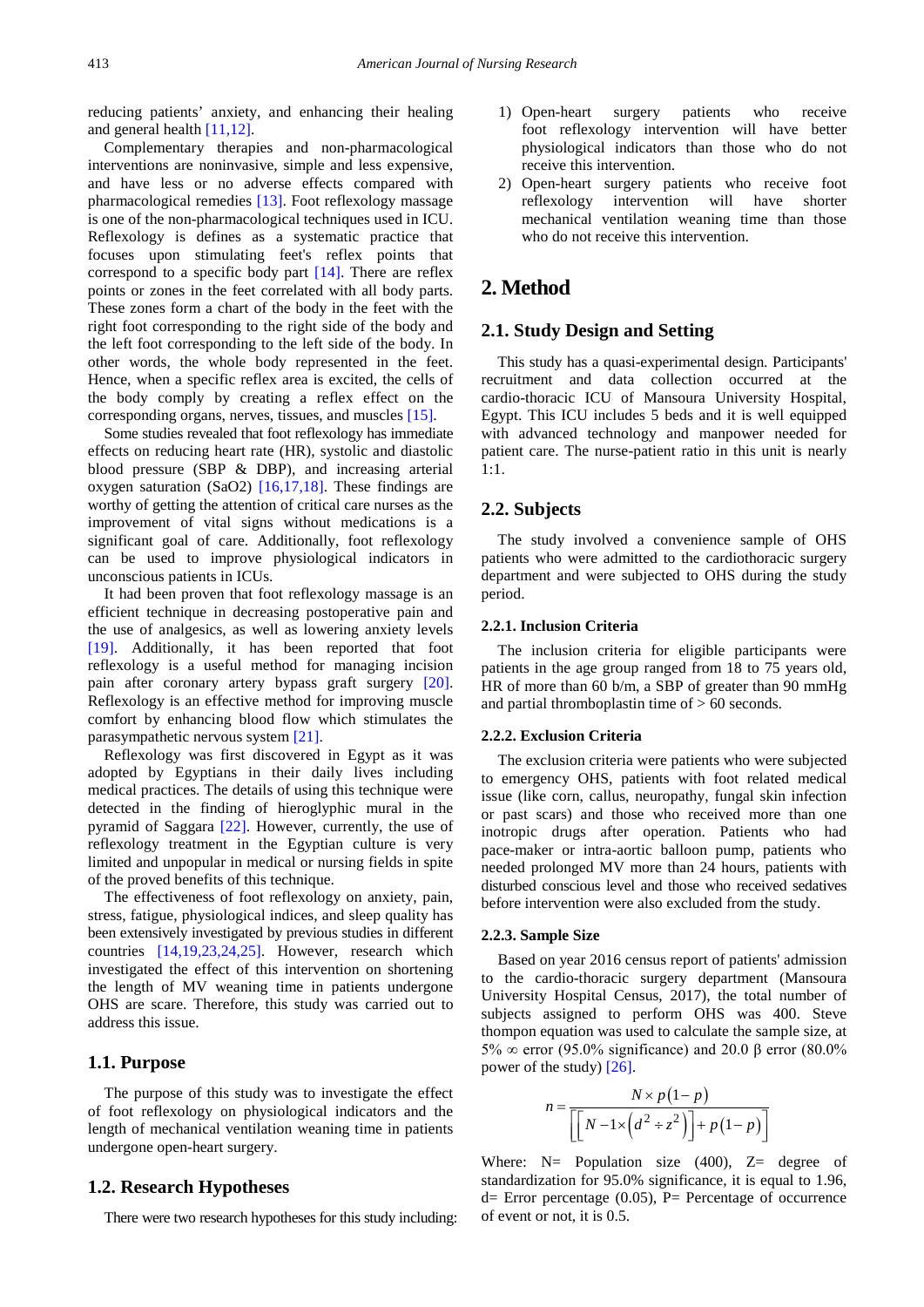Accordingly, the sample size was determined to be 39.99. Totally, 80 patients were enrolled and randomly assigned to two groups (40 patients in each group):

- Reflexology group who received foot reflexology intervention 60 minutes after being admitted to the cardio-thoracic ICU.
- Control group who was given the ordinary care without foot massage.

#### **2.3. Data Collection Instruments**

Data were collected using participants' physiological indicators and MV weaning time assessment tool. It was developed by the primary investigator based upon relevant literature [\[16,24,27,28,29\].](#page-6-13) It consists of two parts:

### **Part I: Participants' Demographic and Health Profile data**

This part collected participants' demographic data including age, sex, marital status, occupation and educational level. It also covered participants' health profile including admission date, medical diagnosis, surgery type, past medical and surgical history, smoking status, cardiac ejection fraction (EF) and pharmacological treatment.

### **Part II: Physiological Indicators and MV Weaning Time Observation Checklist**

This part involved patients' physiological indicators including HR, RR, SBP, DBP, MAP, and SpO2 which were monitored six times. The six measurement time-points included monitoring the physiological indicators immediately after admission to cardio-thoracic ICU, one hour after being admitted to the ICU, immediately after reflexology, 10 minutes after reflexology, immediately after extubation and 60 minutes after extubation by using an electronic monitor. The MV weaning time was defined as the duration between admission to the cardio-thoracic ICU and extubation. This time was calculated by minutes.

# **2.4. Validity and Reliability of the Tool**

The content validity of the tool was assessed by seven experts from Critical Care and Emergency Nursing, and Medicine fields. Modifications were made accordingly. The reliability of the tool was tested using Cronbach's alpha test and found to be 91% which indicates high reliability tool.

### **2.5. Pilot Study**

A pilot study was carried out to check the clarity, feasibility, and applicability of the data collection tool. It involved 8 patients (10% of the total sample) who were not included in the study sample.

#### **2.6. Ethical Considerations**

An ethical approval was gained from the Ethics Committee of Faculty of Nursing (No. 108/2017). Informed consent was obtained from participants one day before the surgery after providing them with comprehensive information about the study including the aim, benefits, risks, procedure and duration. The voluntariness nature of participation was emphasized to all eligible patients. They were also informed that they had the right to discontinue at any stage without responsibility. Furthermore, confidentiality of participants' personal information was maintained.

# **2.7. Data Collection**

#### **2.7.1. Preparation**

An official permission to conduct the study was obtained from the administrative authorities of Mansoura University Hospital. Before commencing the study, the primary investigator received practical training on how to apply foot reflexology by a reflexology specialist from 'The Egyptian Academy of Complementary Medicine in Cairo' in February 2018. The primary investigator interviewed patients who met the inclusion criteria one day before surgery to explain to them the nature of the research and to invite them to participate in the study. Patients who accepted to take part in this research were enrolled in the study. Patients' demographic data were obtained from their medical records. Allocation of participants was done the day before surgery by using lottery randomization technique through choosing one of two cards labeled group A (foot reflexology group) and group B (control group).

#### **2.7.2. Selected Points**

Based on the claim of reflexologists, the points on the planter surface of the foot which may be responsible for stabilization of physiological indicators and reduction of ventilation dependence were chosen. These points included diaphragm, solar plexus, heart, and lung. Diaphragm reflex point runs along the horizontal crease just below the ball of the foot and involved in respiration. Solar plexus point (relaxation point) located at the midline below the ball of both feet. This point communicates with the whole nervous system and can trigger a major relaxing effect as well as diminish both of anxiety and stress. Heart reflex point is located on the bottom of the big toe of the planter aspect of both feet. This point regulates blood circulation and improves the function of the heart. Lung reflex point regulates breathing and oxygen level and keeps the chest and lungs open [\[16,30,31,32\].](#page-6-13)

#### **2.7.3. Applying Foot Reflexology Technique**

The reflexology procedure was performed by the primary investigator. The steps of foot reflexology technique were adopted from Kunz and Kunz [\[31\].](#page-6-19) Reflexology group received foot reflexology intervention 60 minutes after being admitted to the cardio-thoracic ICU while the other group received the usual care of the unit without foot massage. In the reflexology group, the patient was assisted to lie down in supine position with raising the head of the bed to 30 degrees. First, the primary investigator removed any metal object (e.g. ring), washed and warmed her hands, and lubricated them with nontherapeutic baby oil to facilitate massaging. Then, she administered general foot massage and reflexology massage to the participant. The investigator put four fingers on the dorsal aspect of the patient's foot and utilized the thumb to make rotational pressure on lung and heart area of the sole. Reflexology massage for every foot lasted from 15 to 20 minutes. Thirty minutes session can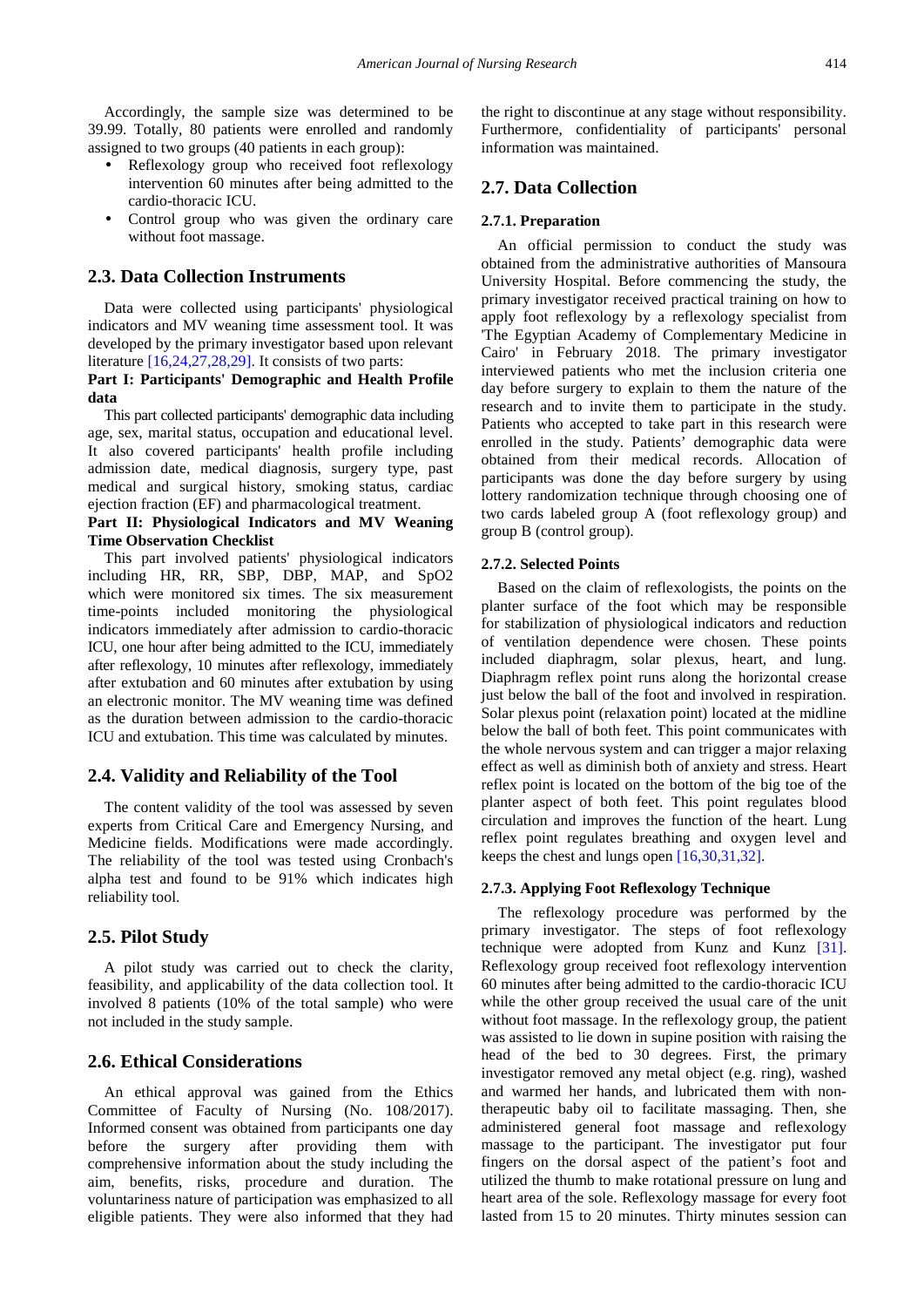provide therapeutic and relaxation benefits [\[18,33,34\].](#page-6-20) Data collection extended over a period of seven months between April and October 2018.

# **2.8. Statistical Analysis**

Statistical Package for Social Sciences (SPSS) program version 22 and Medcalc statistical analysis software version 15.8 were used to analyze the collected data. Descriptive statistics were used to analyze the sample with 95% confident interval. Qualitative data were expressed as frequency and percentage. Quantitative data were initially tested for normality using Kolmogorov-Smirnov and Shapiro-Wilk's test with data being normally distributed if *p* >0.050. Quantitative data (HR, RR, SBP, DBP, MAP, SPO2 & MV weaning time) were expressed as mean  $\pm$ standard deviation (SD) if normally distributed or median and interquartile range (IQR) if not normally distributed. Chi-Square test or Fisher's exact test was used to assess the similarity between the two groups in terms of demographic characteristics. The non-parametric alternative Mann-Whitney U test was used to compare MV weaning time between the groups. The repeated measures of analysis of variance (RM-ANOVA) test were also used to examine the differences between the two groups concerning variations of physiological parameters across the six measurement time points. The statistical significance level *P* value was set at less than 0.05.

# **3. Results**

# **3.1. Participants' Demographic Data and Baseline Characteristics**

[Table 1](#page-3-0) illustrated that 55% of the participants were males and 45% were females. The range of the patients' age was 18 to 75 years, with 36.3% were in age group of 51-60 years. Overall, the majority (81.25%) were married, 43.7% had achieved a high school level of education, 36.2% were house wife and 36.2% were smokers. The majority of the participants (80 %) had a good ejection fraction  $\geq 50\%$ . The results show that 31.2% of the participants had diabetes mellitus and 42.5% had hypertension. There were no statistical significant differences between the reflexology and the control groups regarding demographic data (*p*>0.05) which indicates similarity between the study groups before intervention.

<span id="page-3-0"></span>

| <b>Variable</b>      | Category       | <b>Participants</b><br>$(n=80)$<br>N(%) | <b>Reflexology Group</b><br>$(n=40)$<br>N(%) | <b>Control Group</b><br>$(n=40)$<br>N(%) | <b>Significant test</b>                 | $P$ value |
|----------------------|----------------|-----------------------------------------|----------------------------------------------|------------------------------------------|-----------------------------------------|-----------|
| Gender               | Male           | 44 (55%)                                | 21 (52.5%)                                   | 23 (57.5%)                               | Chi-Square Test $\chi^2$                | 0.822     |
|                      | Female         | 36 (45%)                                | 19 (47.5%)                                   | 17 (42.5%)                               | $= 0.202$                               |           |
| Age (years)          | 18-30          | $7(8.8\%)$                              | 5 (12.5%)                                    | 2(5%)                                    |                                         | 0.358     |
|                      | $31 - 40$      | $17(21.3\%)$                            | 10(25%)                                      | 7(17.5%)                                 |                                         |           |
|                      | 41-50          | 16(20%)                                 | 7(17.5%)                                     | 9(22.5%)                                 | Chi-Square Test $\chi^2$<br>$= 4.372$   |           |
|                      | 51-60          | 29 (36.3%)                              | 15 (37.5%)                                   | 14 (35%)                                 |                                         |           |
|                      | 61-75          | 11 (13.8%)                              | $3(7.5\%)$                                   | $8(20\%)$                                |                                         |           |
|                      | Single         | 5(6.25%)                                | 2(5%)                                        | $3(7.5\%)$                               |                                         | 0.335     |
| Marital status       | Married        | 65 (81.2%)                              | 35 (87.5%)                                   | 30 (75%)                                 | Fisher's exact test<br>$\chi^2$ = 2.185 |           |
|                      | Widow          | 10(12.5%)                               | $3(7.5\%)$                                   | 7(17.5%)                                 |                                         |           |
| Education            | Illiterate     | 5(6.25%)                                | 2(5%)                                        | $3(7.5\%)$                               |                                         | 0.300     |
|                      | Primary        | 26 (32.5%)                              | 17 (42.5%)                                   | 9(22.5%)                                 | Fisher's exact test                     |           |
|                      | High-school    | 35(43.7%)                               | 15 (37.5%)                                   | 20 (50%)                                 | $\chi^2$ = 3.662                        |           |
|                      | University     | 14 (17.5%)                              | 6(15%)                                       | 8(20%)                                   |                                         |           |
|                      | House wife     | 29 (36.2%)                              | 15 (37.5%)                                   | 14 (35%)                                 |                                         | 0.878     |
|                      | Employee       | 19 (23.7%)                              | 10(25%)                                      | 9(22.5%)                                 |                                         |           |
| Occupation           | Worker         | 14(17.5%)                               | 7(17.5%)                                     | 7(17.5%)                                 | Fisher's exact test<br>$\chi^2$ = 1.198 |           |
|                      | Unemployed     | 9(11.25%)                               | 5(12.5%)                                     | $4(10\%)$                                |                                         |           |
|                      | Retired        | 9(11.25%)                               | 3(7.5%)                                      | 6(15%)                                   |                                         |           |
|                      | yes            | 29 (36.2%)                              | 13(32.5)                                     | $16(40\%)$                               | Chi-Square Test $\chi^2$                | 0.485     |
| Smoking              | N <sub>o</sub> | 51(63.7%)                               | 27 (67.5%)                                   | 24 (60%)                                 | $=0.487$                                |           |
| Ejection<br>Fraction | $(40 - 50\%)$  | 16(20%)                                 | 9(22.5%)                                     | 7 (17.5%)                                | Chi-Square Test $\chi^2$                | 0.576     |
|                      | $(\geq 50\%)$  | 64 (80%)                                | 31 (77.5%)                                   | 33 (82.5%)                               | $= 0.313$                               |           |
| Diabetes<br>mellitus | yes            | 25(31.2%)                               | 12 (30%)                                     | 13 (32.5%)                               | Chi-Square Test $\chi^2$                | 0.809     |
|                      | N <sub>o</sub> | 55(68.7%)                               | 28(70%)                                      | 27(67.5%)                                | $= 0.058$                               |           |
| Hypertension         | yes            | 34 (42.5%)                              | 18 (45%)                                     | $16(40\%)$                               | Chi-Square Test $\chi^2$                | 0.651     |
|                      | N <sub>o</sub> | 46 (57.5%)                              | 22 (55%)                                     | 24 (60%)                                 | $= 0.205$                               |           |

**Table 1. Participants' Demographic Data and Baseline Characteristics**

 $\chi$ 2: Chi-square or Fisher's exact test, \*Statistically significant P  $\leq$  0.05, N: Number of participants.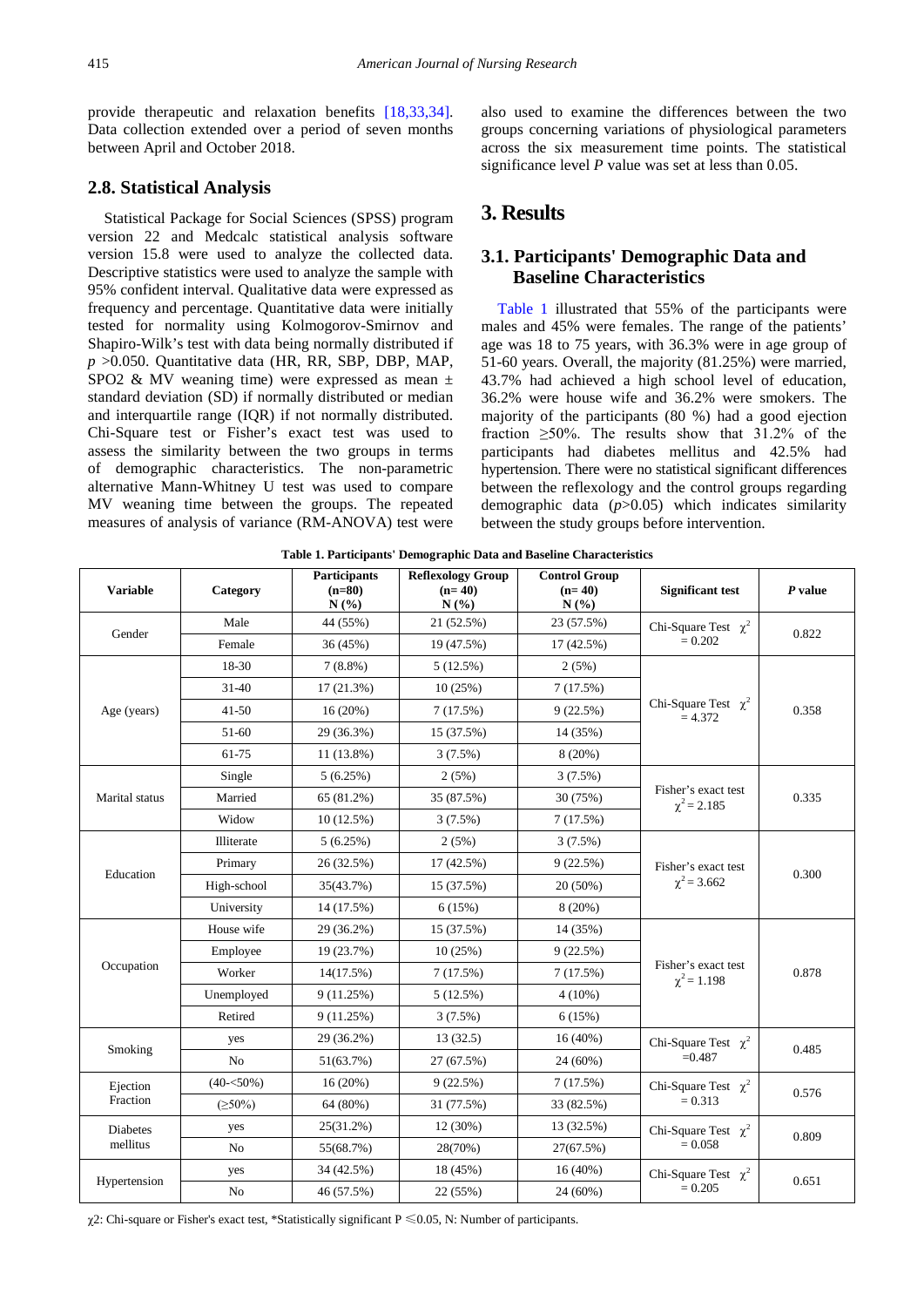# **3.2. Physiological Indicators**

[Table 2](#page-4-0) compares between the physiological indicators of the study groups.

### **3.2.1. HR**

A statistically significant decrease in the HR (p<0.0005) was detected in foot reflexology group compared with the control group. Additionally, the mean HR was statistically significant between the two groups  $(p<0.0005)$ .

### **3.2.2. RR**

The participants in foot reflexology group showed significantly lower RR than participants in the control group ( $p<0.0005$ ). Also, the mean RR was statistically significant between the two groups  $(p<0.0005)$ .

### **3.2.3. SBP**

A statistical significant reduction in the SBP was noted in foot reflexology group ( $p<0.0005$ ). Moreover, the mean SBP was statistically significant between the two groups  $(p<0.0005)$ .

#### **3.2.4. DBP**

The DBP was statistically significant lower in foot reflexology group compared with the control group  $(p<0.0005)$ . As well, there was a statistically significant difference between the two groups regarding the mean DBP (p<0.0005).

#### **3.2.5. MAP**

There was a statistically significant drop in the MAP (p<0.0005) in the reflexology group compared with the control group. Besides, the mean MAP was statistically significant between the two groups  $(p<0.0005)$ .

### **3.2.6. SPO2**

A statistical significant elevation in the SPO2 was found in the reflexology group compared with the control group ( $p<0.0005$ ). The mean SPO2 was also statistically significant between the two groups  $(p<0.0005)$ .

<span id="page-4-0"></span>

| Variable         | Group                | On admission          | One hour after<br>admission      | Immediately<br>after reflexology | 10 minutes after<br>reflexology  | After extubation      | One hour after<br>extubation | <b>RM-ANOVA</b><br><b>Between Groups</b>                        |  |
|------------------|----------------------|-----------------------|----------------------------------|----------------------------------|----------------------------------|-----------------------|------------------------------|-----------------------------------------------------------------|--|
|                  |                      | $\overline{x} \pm SD$ | $\overline{x} \ \pm \mathrm{SD}$ | $\overline{x} \pm SD$            | $\overline{x} \ \pm \mathrm{SD}$ | $\overline{x} \pm SD$ | $\overline{x} \pm SD$        |                                                                 |  |
| <b>HR</b>        | Reflexology<br>Group | $99.75 \pm 18.938$    | $98.5 \pm 317.089$               | $92.75 \pm 14.588$               | $87.40 \pm 13.557$               | $85.40 \pm 11.084$    | $83.45 \pm 11.384$           | $F = 24.678$                                                    |  |
|                  | Control<br>Group     | $87.55 \pm 17.303$    | $90.50 \pm 16.928$               | $91.43 + 19.003$                 | $90.58 \pm 17.840$               | $90.65 \pm 16.855$    | $89.93 \pm 16.505$           | P<0.0005<br>Partial $\eta^2 = 0.240$                            |  |
| $\mathbf{R}$     | Reflexology<br>Group | $20.73 \pm 2.935$     | $20.80 \pm 3.575$                | $18.28 \pm 2.375$                | $17.35 \pm 1.272$                | $16.70 \pm 0.853$     | $16.85 \pm 0.864$            | $F = 24.534$<br>P<0.0005<br>Partial $\eta$ 2 = 0.239            |  |
|                  | Control<br>Group     | $18.13 \pm 2.919$     | $18.33 \pm 2.912$                | $18.08 \pm 2.141$                | $18.38 \pm 2.609$                | $18.35 \pm 2.348$     | $18.28 \pm 2.944$            |                                                                 |  |
| <b>SBP</b>       | Reflexology<br>Group | $138.38 \pm 13.077$   | $143.33 \pm 13.379$              | $134.98 \pm 11.102$              | $129.20 \pm 9.227$               | $125.45 \pm 7.639$    | $121.40 \pm 7.588$           | $F = 18.701$<br>P<0.0005<br>Partial $\eta$ <sub>2</sub> = 0.193 |  |
|                  | Control<br>Group     | $136.60 \pm 15.357$   | $139.25 \pm 15.893$              | $134.20 \pm 15.756$              | $134.83 \pm 16.355$              | $138.38 \pm 15.585$   | $138.33 \pm 11.412$          |                                                                 |  |
| <b>DBP</b>       | Reflexology<br>Group | $82.70 \pm 13.336$    | $85.85 \pm 13.609$               | $79.88 \pm 10.586$               | $77.08 \pm 10.450$               | $73.88 \pm 7.408$     | $70.63 \pm 6.205$            | $F = 12.629$<br>P<0.0005<br>Partial $\eta^2 = 0.139$            |  |
|                  | Control<br>group     | $78.60 \pm 11.165$    | $79.33 \pm 10.269$               | $77.33 \pm 11.111$               | $76.93 \pm 10.719$               | $77.30 \pm 10.776$    | $80.60 \pm 9.08$             |                                                                 |  |
| <b>MAP</b>       | Reflexology<br>Group | $97.50 \pm 14.157$    | $98.98 \pm 13.211$               | $93.23 \pm 13.712$               | $87.58 \pm 12.438$               | $83.83 \pm 12.900$    | $82.40 \pm 11.066$           | $F = 23.545$<br>P<0.0005                                        |  |
|                  | Control<br>Group     | $92.00 \pm 10.879$    | $93.48 \pm 13.091$               | $91.60 \pm 14.183$               | $90.73 \pm 12.884$               | $92.95 \pm 13.580$    | $92.65 \pm 15.610$           | Partial $\eta^2$ = 0.232                                        |  |
| SPO <sub>2</sub> | Reflexology<br>Group | $97.80 \pm 2.452$     | 3.080<br>$98.05\pm$              | $99.25 \pm 1.971$                | $99.90 \pm 0.632$                | $99.80 \pm 0.883$     | $99.93 \pm 0.474$            | $F = 39.601$<br>P<0.0005<br>Partial $\eta^2$ = 0.337            |  |
|                  | Control<br>Group     | $98.95 \pm 2.099$     | $99.00 \pm 2.100$                | $98.73 \pm 2.331$                | $97.60 \pm 2.772$                | $96.23 \pm 3.134$     | $95.78 \pm 3.475$            |                                                                 |  |

**Table 2. Comparing Physiological Indicators between Foot Reflexology and Control Groups**

*x* : Mean, SD: Standard Deviation, \*Statistically significant *P* ≤0.05.

| Table 3. Comparing MV Weaning Time between Groups |  |  |
|---------------------------------------------------|--|--|
|---------------------------------------------------|--|--|

<span id="page-4-1"></span>

| Statistic  |                            | Group                  |                          | P value  |
|------------|----------------------------|------------------------|--------------------------|----------|
|            | Reflexology Group $(n=40)$ | Control Group $(n=40)$ | Significant test         |          |
| Median     | 270                        | 435                    |                          | < 0.0005 |
| <b>IQR</b> | 195-300                    | 380-500                | Mann-Whitney U Test<br>Z |          |
| Minimum    | 120                        | 300                    | $value = -7.230$         |          |
| Maximum    | 420                        | 800                    |                          |          |

IQR: Inter-Quartile Range, Z value: Mann-Whitney U Test.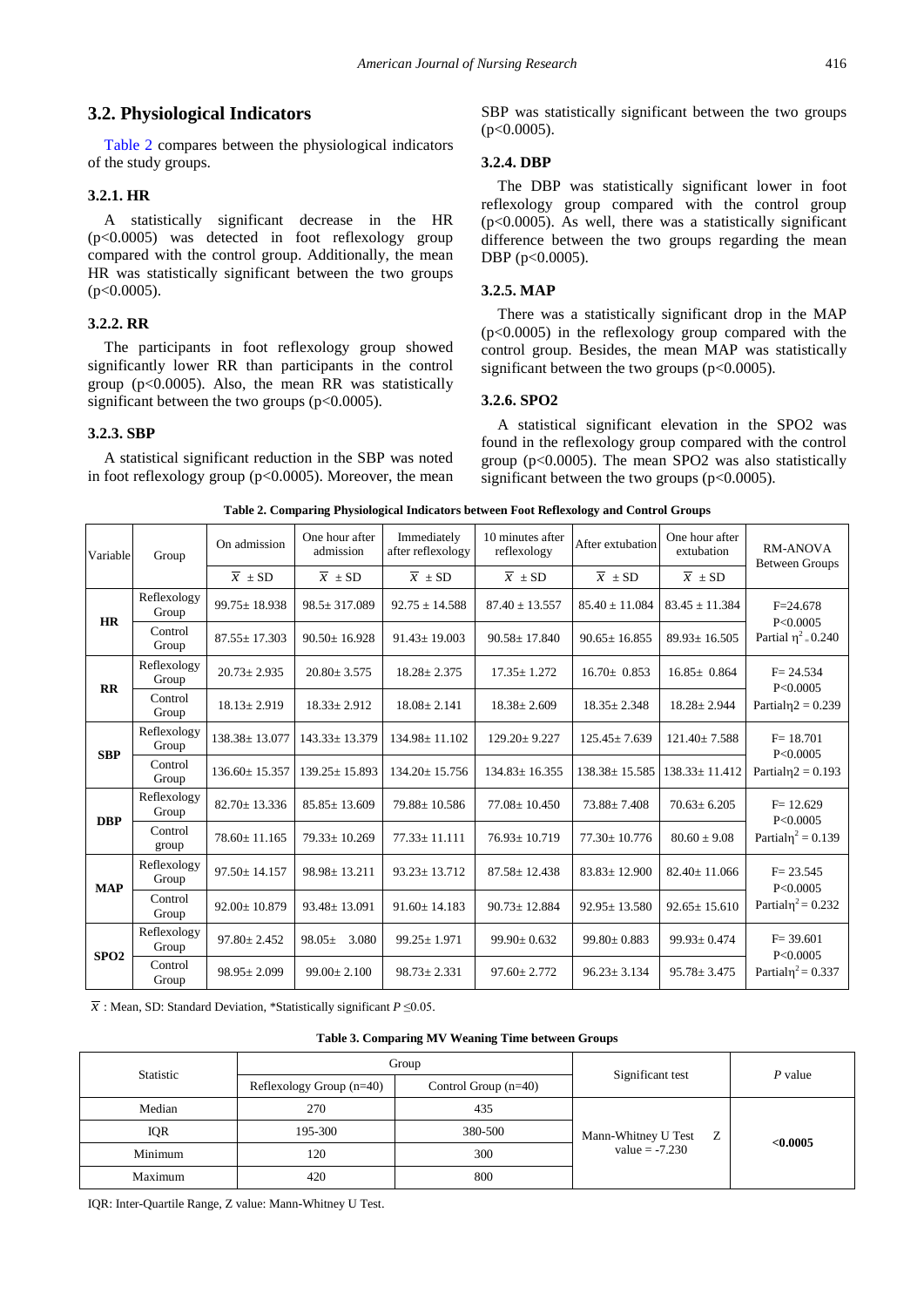# **3.3. MV Weaning Time**

[Table 3](#page-4-1) showed that the median of MV weaning time in the reflexology group was 270 minutes while in the control group was 435 minutes. There was a statistically significant shorter weaning time in the reflexology group as compared to the control group  $(Z \text{ value} = -7.230,$ p **<**0.0005).

# **4. Discussion**

# **4.1. The Effect of Foot Reflexology on Physiological Indicators**

Our study focused on investigating the effect of foot reflexology on physiological indicators and the length of MV weaning time in patients undergone OHS. The findings of this study support the hypothesis that foot reflexology positively affects the stabilization of physiological indicators (HR, RR, SBP, DBP, MAP and SPO2) of critically ill patients and decreases ventilation dependence as compared with patients who did not receive foot massage. This improvement may be due to the presence of nearly 15000 nerves in the feet that enervate all body parts. Therefore, when applying reflexology technique it causes calmness for the nervous system [\[34\].](#page-7-0) Additionally, massaging reflexology areas of the lung on foot positively influences pulmonary function which in turn reduces ventilation dependence and facilitates liberation from MV. Moreover, massaging heart reflex point increases blood supply to the heart which enables the heart to pump the oxygen-rich blood around the body and improves oxygenation [\[31\].](#page-6-19)

Our results are consistent with preceding studies which demonstrated the efficiency of foot reflexology technique in improving physiological indicators including HR, RR, SBP, DBP and SPO2 among various patient categories and in different settings [\[17,18,24,32,35,36\].](#page-6-21) Similarly, a study conducted by Khaledifar et al., [\[37\]](#page-7-1) illustrated that there was a significant improvement in some of vital parameters including DBP, HR and RR in patients undergoing coronary angiography after reflexotherapy. However, they reported that the change in SBP was not significant. Also, Abbaszadeh et al., [\[16\]](#page-6-13) reported that foot reflexology technique had a statistically significant influence on physiological parameters (SBP, DBP, MAP, RR and SPO2) except the HR. This could be because the investigators performed reflexology massage for heart reflex point only on the left foot. On the same line, our findings are consistent with other studies which obtained evidence that foot reflexology decreases SBP and DBP [\[30,38\].](#page-6-22) Additionally, Khalili et al., [\[39\]](#page-7-2) revealed that foot reflexology has a positive effect on reducing SBP and DBP, but no significant effect was noted on HR or RR. Another study carried out by Azami et al., [\[40\]](#page-7-3) found that foot reflexology reduces MAP among neurosurgical patients in ICUs. On the contrary, many research studies did not reveal the positive effect of foot reflexology on physiological parameters. This inconsistency could be due to many factors such as applying foot massage by two different individuals [\[28\],](#page-6-23) recruiting small sample size

[\[41,42\]](#page-7-4) and variations in the number and duration of reflexology sessions [\[29\].](#page-6-24)

Interestingly, one study investigated the cardiovascular effects of reflexology in healthy people illustrated that foot reflexology could increase BP and HR [\[43\].](#page-7-5) The investigators interpreted this finding as a positive outcome because reflexology co-activates two branches of autonomic nervous system which could be useful in enhancing hemostasis and healing process.

# **4.2. The Effect of Foot Reflexology on MV Weaning Time**

The results of our study illustrated the effectiveness of reflexology treatment on shortening the length of MV weaning time. There is a paucity of studies which examined the effect of this intervention on the weaning time from MV. Ebadi et al., [\[28\]](#page-6-23) investigated the effectiveness of reflexology on physiological parameters and MV weaning time in patients undergoing OHS in Iran. Similar to our results, they reported that the means of weaning time in the reflexology and the control groups were  $283.43 \pm 96.26$  and  $322.54 \pm 70.95$  minutes, respectively which indicates that the weaning time in the reflexology group was shorter than the control group. Similarly, our findings are supported by other previous studies which reported that reflexotherapy is an effective procedure in reducing the required level of sedation and analgesia for patients receiving MV [\[27,35\].](#page-6-25) This can lead to decrease the length of stay on MV and accelerate weaning process [\[44\].](#page-7-6)

On the contrary, our study findings are contradicted with a previous study conducted by Ismail [\[45\]](#page-7-7) who evaluated the effect of reflexology on physiological outcomes among mechanically ventilated patients in ICUs at Cairo University Hospitals. The investigator demonstrated that the mean duration of stay on MV in the reflexology group was 18.98±9.905 while in the control group was  $19.78 \pm 11.696$  with no significant differences detected between groups regarding stay on MV  $(t=0.75)$ , p= 0.46). The researcher referred these findings to participants' medical diagnosis, chronic illness and co-morbidities

# **5. Limitations**

There are two limitations for this study. First, the study was conducted in one cardiothoracic ICU in one teaching hospital. Second, the study involved a small sample size (80 patients). These two factors limit the generalizability of the research findings.

# **6. Conclusion and Recommendations**

Based on the results of our study, we conclude that foot reflexology massage can significantly enhance the physiological indicators, and shorten MV weaning time in patients undergone OHS. Therefore, foot reflexology massage can be incorporated into daily patient care in cardiothoracic ICU. Training programs on applying foot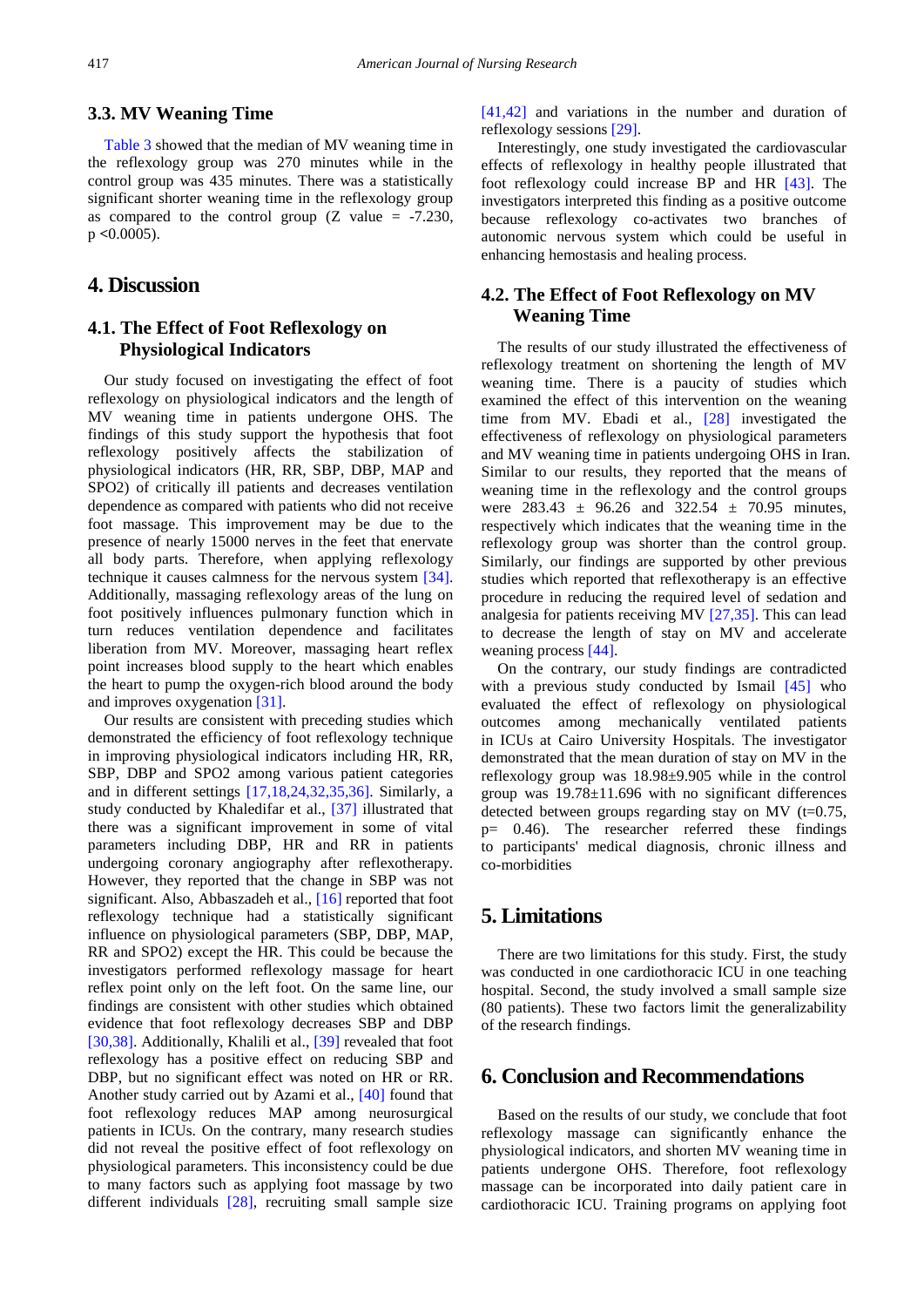reflexology for critical care nurses are needed. Future large scale studies on different patient population are also required in order to obtain a strong evidence to support this approach and enrich the body of knowledge in this area.

# **Acknowledgements**

Our sincere appreciation is offered to all patients who agreed to participate in this study. We also acknowledge the assistance provided by the staff of the cardiothoracic ICU.

# **Declaration of Conflicting Interests**

The authors declare no potential conflicts of interest with respect to the research or publication of the article.

# **Funding**

The authors received no financial support for the research.

# **References**

- <span id="page-6-0"></span>[1] World Health Organization. (2017). Cardiovascular diseases fact sheets. Available at https://www.who.int/news-room/fact-sheets/detail/cardiovasculardiseases-(cvds). [Accessed May. 17, 2017].
- <span id="page-6-1"></span>[2] American Heart Association. (2015). Heart Disease and Stroke Statistics 2015: a report from American Heart Association. Available at http://circ.ahajournals.org.
- <span id="page-6-2"></span>[3] Urden, L., Stacy, K., & Lough, M. *Critical Care Nursing: Diagnosis and Management*. St. Louis: Mosby. 2014.
- <span id="page-6-3"></span>[4] Shrestha, U., & Adhikary, G. P. Problems faced by clients and factors affecting post-operative recovery after open-heart surgery in selected hospitals in Kathmandu, *Journal of Institute of Medicine,* 39(3). 73-77. 2019.
- <span id="page-6-4"></span>[5] French, J. *Medical-surgical Nursing Made Incredibly Easy*, Lippincott Williams & Wilkins, Philadelphia, 2012.
- <span id="page-6-5"></span>[6] Liu, H., Ji, F., Peng, K., Applegate, R.L., & Fleming, N. Sedation after cardiac surgery: Is one drug better than another? *Anesthesia & Analgesia*, 124(4). 1061-1070. 2017.
- <span id="page-6-6"></span>[7] Vincent, J. L. Optimizing sedation in the ICU: the eCASH concept, *Signa Vitae*, 13(3), 10-13. 2017.
- <span id="page-6-7"></span>[8] Gumus, F., Polat, A., Yektas, A., Totoz, T., Bagci, M., Erentug, V., & Alagol, A. Prolonged mechanical ventilation after CABG: risk factor analysis. *Journal of Cardiothoracic and Vascular anesthesia*, 29(1), 52-58. 2015.
- [9] Trouillet, J. L., Combes, A., Vaissier, E., Luyt, C. E., Ouattara, A., Pavie, A., & Chastre, J. Prolonged mechanical ventilation after cardiac surgery: outcome and predictors. *The Journal of Thoracic and Cardiovascular Surgery*, 138(4), 948-953. 2009.
- <span id="page-6-8"></span>[10] Wong, W. T., Lai, V. K., Chee, Y. E., & Lee, A. Fast□ track cardiac care for adult cardiac surgical patients. Cochrane Database of Systematic Reviews, (9), 2016.
- <span id="page-6-9"></span>[11] Gelinas, C., Arbour, C., Michaud, C., Robar, L., & Côté, J. Patients and ICU nurses' perspectives of  $non\Box$  pharmacological interventions for pain management. *Nursing in critical care*, 18(6), 307-318. 2013.
- [12] Tracy, M. F., & Chlan, L. Non-pharmacological interventions to manage common symptoms in patients receiving mechanical ventilation. *Critical Care Nurse*, 31(3), 19-28. 2011.
- <span id="page-6-10"></span>[13] Shahdadi, H., Mansouri, A., & Bandani, E. The effect of foot reflexology massage on the anxiety of candidates for cataract

surgery. *Journal of Fundamental and Applied Sciences*, *9*(75), 1517-1525. 2017.

- <span id="page-6-11"></span>[14] Tarrasch, R., Carmel-Neiderman, N. N., Ben-Ami, S., Kaufman, B., Pfeffer, R., Ben-David, M., &Gamus, D. The effect of reflexology on the pain-insomnia-fatigue disturbance cluster of breast cancer patients during adjuvant radiation therapy. *The Journal of Alternative and Complementary Medicine*, 1-7. 2017.
- <span id="page-6-12"></span>[15] The British Reflexology Association Ltd. (2013). About Reflexology. Available at: http://www.britreflex.co.uk/content/about-reflexology.
- <span id="page-6-13"></span>[16] Abbaszadeh, Y., Allahbakhshian, A., Seyyedrasooli, A., Sarbakhsh, P., Goljarian, S., & Safaei, N. Effects of foot reflexology on anxiety and physiological parameters in patients undergoing coronary artery bypass graft surgery: A clinical trial. *Complementary Therapies in Clinical Practice*, *31*(2018), 220-228. 2018.
- <span id="page-6-21"></span>[17] Shahsavari, H., Abad, M. E. E., &Yekaninejad, M. S. The effects of foot reflexology on anxiety and physiological parameters among candidates for bronchoscopy: A randomized controlled trial. *European Journal of Integrative Medicine, 12*(2017), 177-181. 2017.
- <span id="page-6-20"></span>[18] Sheikh, S., Yaghoubinia, F., &Navidian, A. Impact of Foot Reflexology Massage on the Patients' Physiological Indicators without Trauma with Loss of Consciousness in the Intensive Care Unit. *Indian Journal of Public Health Research & Development*, *8*(2), 201-206. 2017.
- <span id="page-6-14"></span>[19] Koraş, K., &Karabulut, N. The Effect of Foot Massage on Postoperative Pain and Anxiety Levels in Laparoscopic Cholecystectomy Surgery: A Randomized Controlled Experimental Study. *Journal of PeriAnesthesia Nursing,* 1-8. 2018.
- <span id="page-6-15"></span>[20] Sadeghi Shermeh, M., Bozorgzad, P., Ghafourian, A., Ebadi, A., Razmjoei, N., Afzali, M., & Azizi, A. Effect of foot reflexology on sternotomy pain after coronary artery bypass graft surgery. *Iranian Journal of Critical Care Nursing Summer*, *2*, 51-4. 2009.
- <span id="page-6-16"></span>[21] Ray, B. S., Natha, H., & Nageshwar, V. Foot reflexology: effect on pain and anxiety in post-operative patient. *International Education and Research Journal*, *3*(5), 49-51. 2017.
- <span id="page-6-17"></span>[22] Embong, N. H., Soh, Y. C., Ming, L. C., & Wong, T. W. Revisiting reflexology: Concept, evidence, current practice, and practitioner training. *Journal of Traditional and Complementary Medicine*, *5*(4), 197-206. 2015.
- [23] Chandrababu, R., Rathinasamy, E. L., Suresh, C., & Ramesh, J. Effectiveness of reflexology on anxiety of patients undergoing cardiovascular interventional procedures: A systematic review and metaanalysis of randomized controlled trials. *Journal of Advanced Nursing*, *75*(1), 43-53. 2019.
- [24] Kaur, J., Kaur, S., & Bhardwaj, N. Effect of foot massage and reflexology on physiological parameters of critically ill patients. *Nursing and Midwifery Research*, *8*(3), 223-33. 2012.
- [25] Mahmoudirad, G., GhaediMosolo, M., &Bahrami, H. Effect of foot reflexology on anxiety of patients undergoing coronary angiography. *Iran J Crit Care Nurs*, *6*(4), 235-242. 2014.
- <span id="page-6-18"></span>[26] Peacock, J. & Peacock, P. *Oxford handbook of medical statistics*, Oxford University Press Inc, New York, 2011.
- <span id="page-6-25"></span>[27] Asadizaker, M., Fathizadeh, A., Haidari, A., Goharpai, S., &Fayzi, S. The effect of foot and hand massage on postoperative cardiac surgery pain. *International Journal of Nursing and Midwifery*, *3*(10), 165-169. 2011.
- <span id="page-6-23"></span>[28] Ebadi, A., Kavei, P., Moradian, S. T., & Saeid, Y. The effect of foot reflexology on physiologic parameters and mechanical ventilation weaning time in patients undergoing open-heart surgery: A clinical trial study. *Complementary Therapies in Clinical Practice*, *21*(3), 188-192. 2015.
- <span id="page-6-24"></span>[29] Rahmani, Z., Rejeh, N., Heravi-Karimooi, M., Tadrisi, S. D., & Vaismoradi, M. Effect of hand reflexology on anxiety and physiological variables among patients hospitalized in the cardiac care unit: A randomized placebo controlled clinical trial. *Journal of Nursing Education and Practice*, *8*(4), 35-42. 2017.
- <span id="page-6-22"></span>[30] El-Refaye, G. E., & Elsisi, H. F. E. M. The blood pressure response to foot reflexology adjunct to transcendental meditation training on postmenopausal hypertension. *Physical Therapy and Rehabilitation*, *4*(4), 1-8. 2017.
- <span id="page-6-19"></span>[31] Kunz, B., & Kunz, K. *Complete reflexology for life*, Dorling Kindersley Limited publishing, United States, 2007.
- [32] Mansouri, A., Shadadi, H., Poudineh-Moghadam, M., Vahed, A. S., &Dehghanmehr, S. Evaluation of the effect of foot reflexology massage on vital signs and anxiety after blood transfusions in